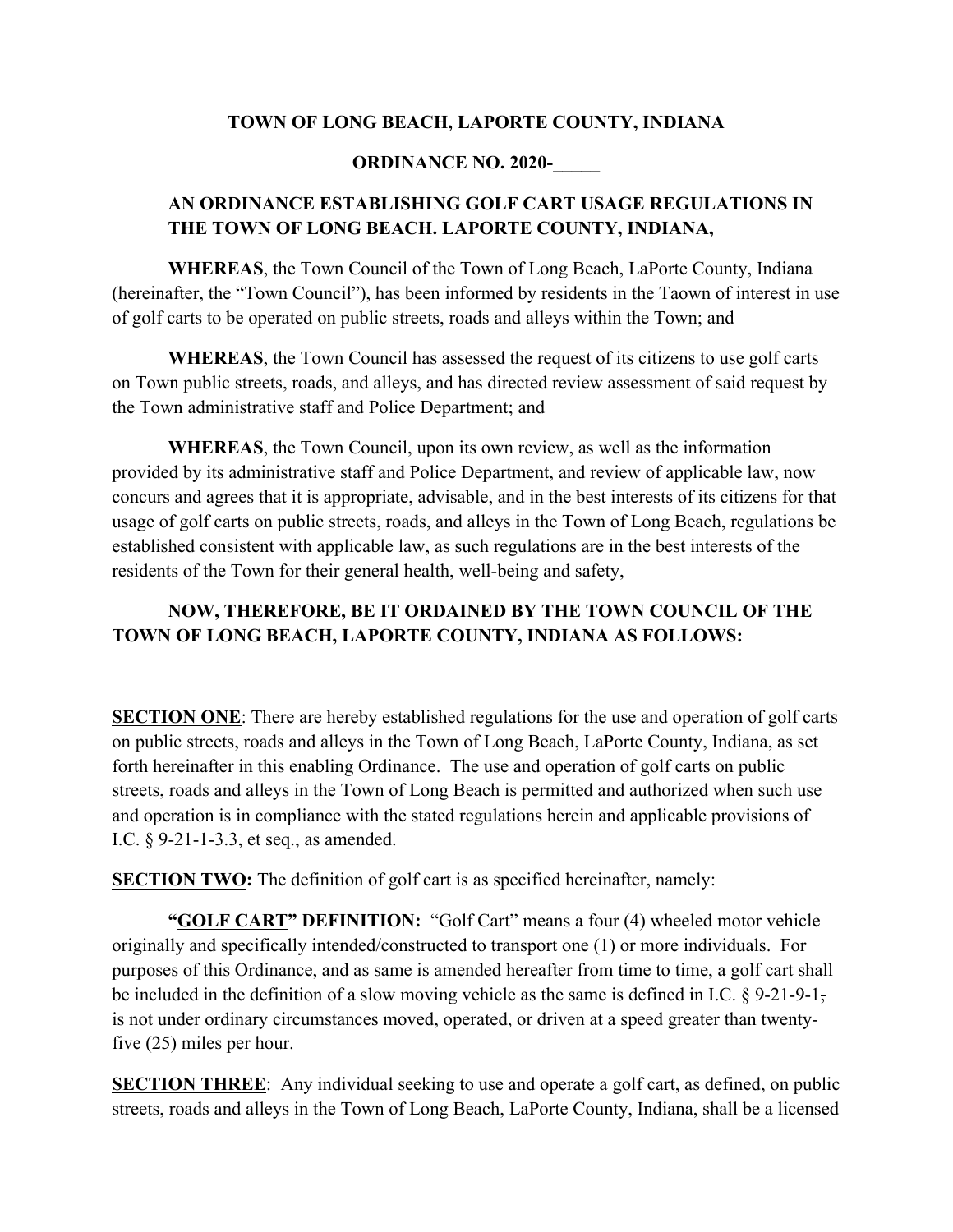driver under applicable Indiana Law. Such individual using and operating a golf cart in the Town of Long Beach shall have such license on his or per person at all times, as when operating a motor vehicle, during the use and operation of any golf cart in the Town.

**SECTION FOUR:** The following regulations are hereby established for the operation and usage of gold carts on public streets, roads and alleys in the Town of Long Beach, LaPorte County, Indiana, namely:

A. **REGISTRATION FEE.** All golf carts used and operated on public streets, roads and alleys in the Town of Long Beach, LaPorte County, Indiana, shall be registered annually with the Town permits issued/fees collected the office of the Clerk Treasure. The owner of such golf cart shall be registered shall complete a registration form and pay the applicable fee for same. The initial/annual registration fee for golf carts shall be the amount of One Hundred Fifty Dollars (\$150). The registration, upon issuance, shall be valid for the calendar year period, with each registration issued expiring December 31, of each year. For purposes of the registration fee, the annual calendar year shall be the term of the registration, and the full amount of the fee shall be charged and collected. Upon compliance with registration requirements, the Town shall issue two (2) three inch (3") registration stickers, which shall be affixed to the left and rights sides of the golf cart.

## B. **INSURANCE; PROOF OF INSURANCE; FINANCING RESPONSIBILITY.**

All golf carts to be operated and used on public streets, roads and alleys in the Town of Long Beach, LaPorte County, Indiana, shall be insured, with said proof of insurance to be provided to the Town with the initial and subsequent annual Registrations. Insurance proof shall be maintained and kept in a golf cart at all times during any usage and operation of such golf cart.

C. **SLOW MOVING VEHICLE EMBLEM DISPLAY.** All golf carts registered for operation and usage on public streets, roads and alleys in the Town of Long Beach, LaPorte County, Indiana, must display at all times a Slow Moving Vehicle Emblem and/or a red or amber flashing light, unless the vehicle is equipped with taillights which much be operational and turned on while driving. Further, all golf carts operated, or operating after dusk and before dawn, shall be equipped with headlights, taillights, and turn signals in working order, at all times during such dusk and before dawn operation on Town public streets, roads and alleys.

D. **COMPLIANCE WITH TRAFFIC LAW AND TOWN ORDINANCES.** All operators and users of a registered golf cart on public streets, roads and alleys in the Town of Long Beach, LaPorte County, Indiana, shall comply with and follow State Traffic Laws under the provisions of I.C. § 9-21, et seq., as amended, and all applicable provisions of the Town Code as currently in effect, or as amended hereafter from time to time, pertaining to Motor Vehicle Operation in the Town.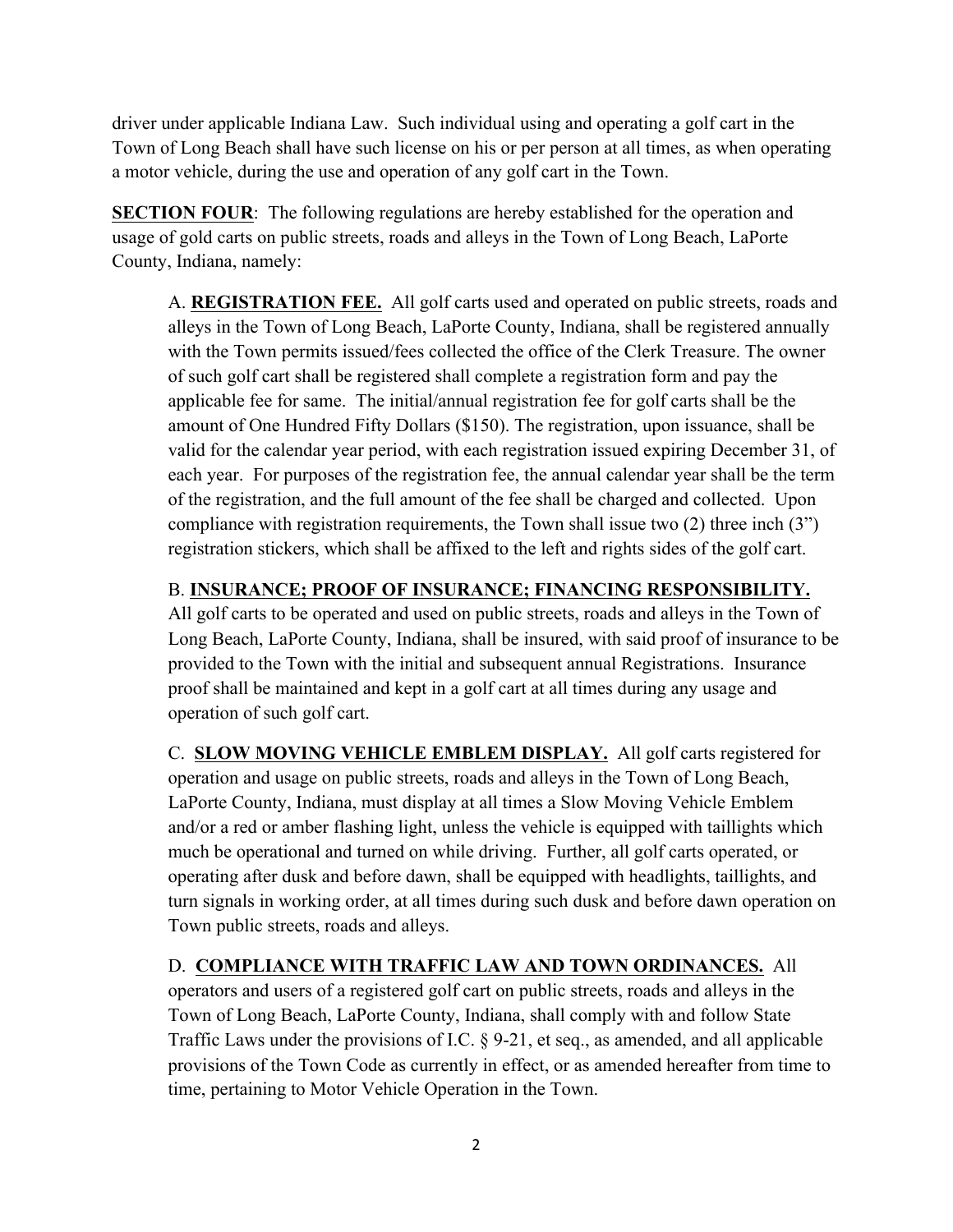E. **PLACES OF OPERATION.** Usage and operation of golf carts shall be restricted to the public streets, roads and alleys in residential neighborhoods and communities in the Town. Such golf carts shall operate and be used at a maximum speed limit of twenty-five (25) mph. Exceeding a speed limit of twenty-five (25) mph shall be violative of this Ordinance and its regulations set forth.

F. **OCCUPANCY.** There shall be no usage or operation of a golf cart on public streets, roads and alleys in the Town of Long Beach, LaPorte County, Indiana, with any more passengers, including operator, than designed for the golf cart to transport. An operator and/or passengers shall remain seated in a designated seat and no extension of any body part outside the interior of the golf cart shall occur while the golf cart is being used and operated

G. **PARKING.** Golf carts are subject to the same parking requirements and restrictions outlined in the parking ordinances adopted by the Town of Long Beach, with the exception that Golf carts do not require an additional hang tag at the north lot behind Town Hall or Melrose Park. Golf cars may not be parked at beach stops, except for the allowable 10-minute loading and unloading period.

**SECTION FIVE: PENALTIES.** Any individual violating any provision of this enabling Ordinance, as same is amended hereafter from time to time, shall, upon determination of violation, be subject to one (1) or more of the following penalties, namely:

A. **FINES.** A fine shall be issued of no less than Fifty Dollars (\$50.00) for a first offense, and no less than One Hundred Dollars (\$100.00) for a second or subsequent offense. Operation of a golf cart by an underaged operator shall result in a Five Hundred Dollar (\$500) for the first offense and Two Thousand Five Hundred Dollars (\$2,500) for any subsequent offense. The determination of period of time for a fine shall be a calendar year, with computation of time for fines being each calendar year. Any fines referred to the Town's attorney for enforcement and/or collection shall also result in the imposition of applicable attorney's fees.

## B. **SUSPENSION OF R REVOCATION OF REGISTATION/USAGE**

**PRIVILEGE.** An individual failing or refusing to pay a fine assessed hereunder for violation of this enabling Ordinance, who is citied with three (3) or more violations of this Ordinance in a calendar year, and/or permits the underage operation of a golf cart shall be subject to suspension of operations and usage registrations for a golf cart and/oror revocation, and with such suspension or revocation, shall be prohibited from operating or using a golf cart on the public streets, roads, and alleys in the Town of Long Beach thereafter for at least one (1) calendar year period. Operational privileges may be reinstated by the Long Beach Police Department with simultaneous processing of Golf Cart Usage Registration.